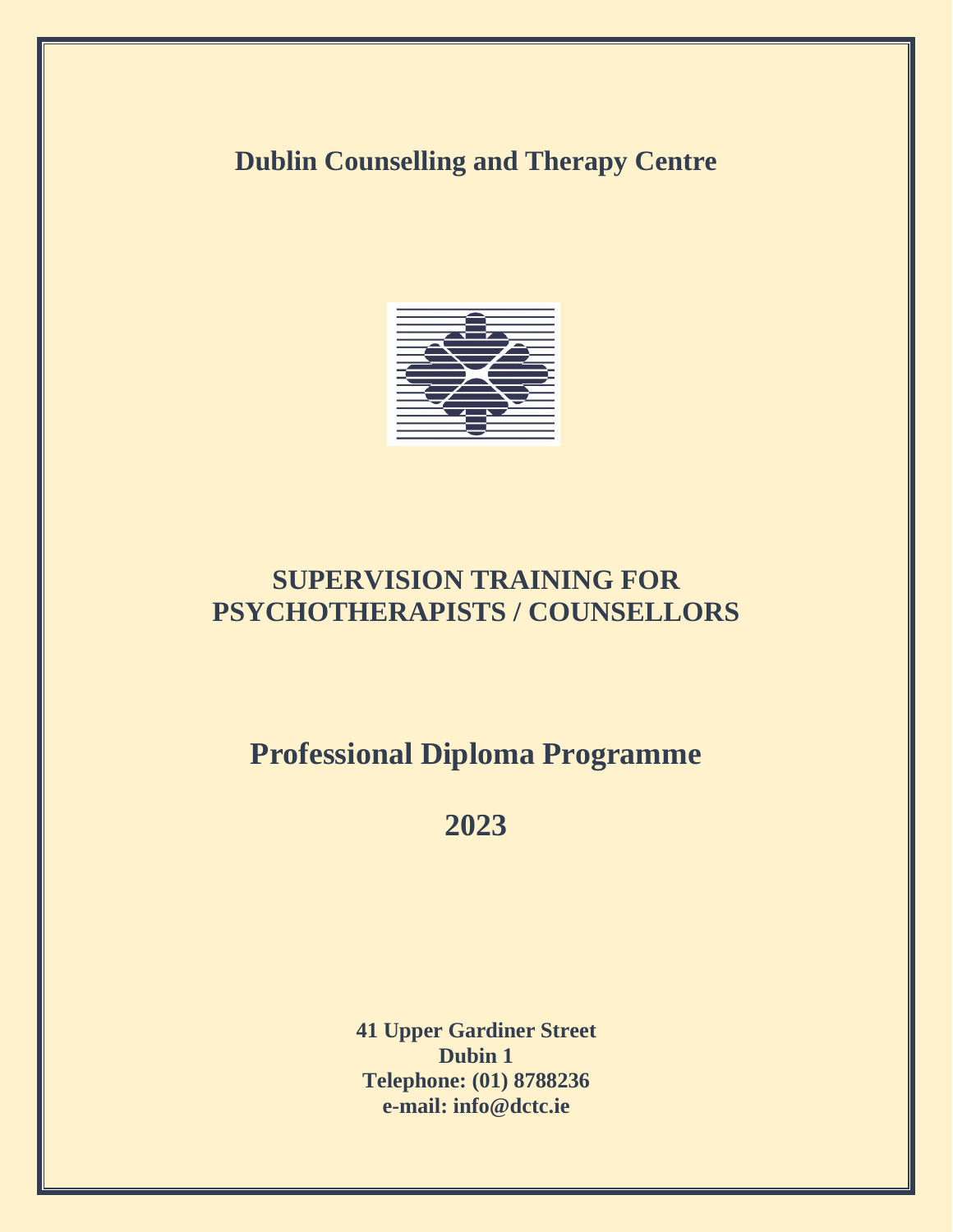## **Dublin Counselling and Therapy Centre**

### **Diploma Programme in Supervision 2023**

 $\_$  , and the set of the set of the set of the set of the set of the set of the set of the set of the set of the set of the set of the set of the set of the set of the set of the set of the set of the set of the set of th

### **Course Entry Criteria**

This Diploma programme is open to accredited psychotherapists and counsellors who have a minimum of four years clinical experience since their accreditation. The programme is suitable for those who are intending to become supervisors as well as for those who are already practising as supervisors. All applications for entry to the course should be accompanied by a reference form completed and signed by the applicant's supervisor. As there is a limit on the number of places being offered, some applications may not be accepted.

#### **Course Content**

The contents of the course will be drawn principally from the work of Val Wosket and Steve Page whose book "*Supervising the Counsellor and Psychotherapist, a Cyclical Model*", 3rd edition (Routledge 2015) will be the core reading text for the course. This model will provide participants with a comprehensive and systematic approach to the theory and practice of supervision, while accommodating within it other supervision approaches as well.

#### **Course Structure & Requirements**

The course will be run over 12 months, totalling 140 hours of training between January and December 2023. These hours will be made up of an induction day, 6 training weekends and one clinical seminar day (all tutor-contact hours) as well as directed study hours and external supervision outside of the training schedule. The course induction day (January) and the clinical seminar day (June) will take place on Saturdays (full days). Each of the 6 training weekends will comprise full days on both Saturday and Sunday. Participants are required to complete 25 hours of supervision practice during the programme under both external (student's own supervisor) and internal (course tutors) supervision.

#### **Accreditation as a Supervisor**

This Diploma Programme meets all of the training criteria for supervisor accreditation with IAHIP and is also formally recognised for supervisor accreditation by IACP.

**Venue:** Dublin Counselling & Therapy Centre, 41 Upper Gardiner Street, Dublin 1.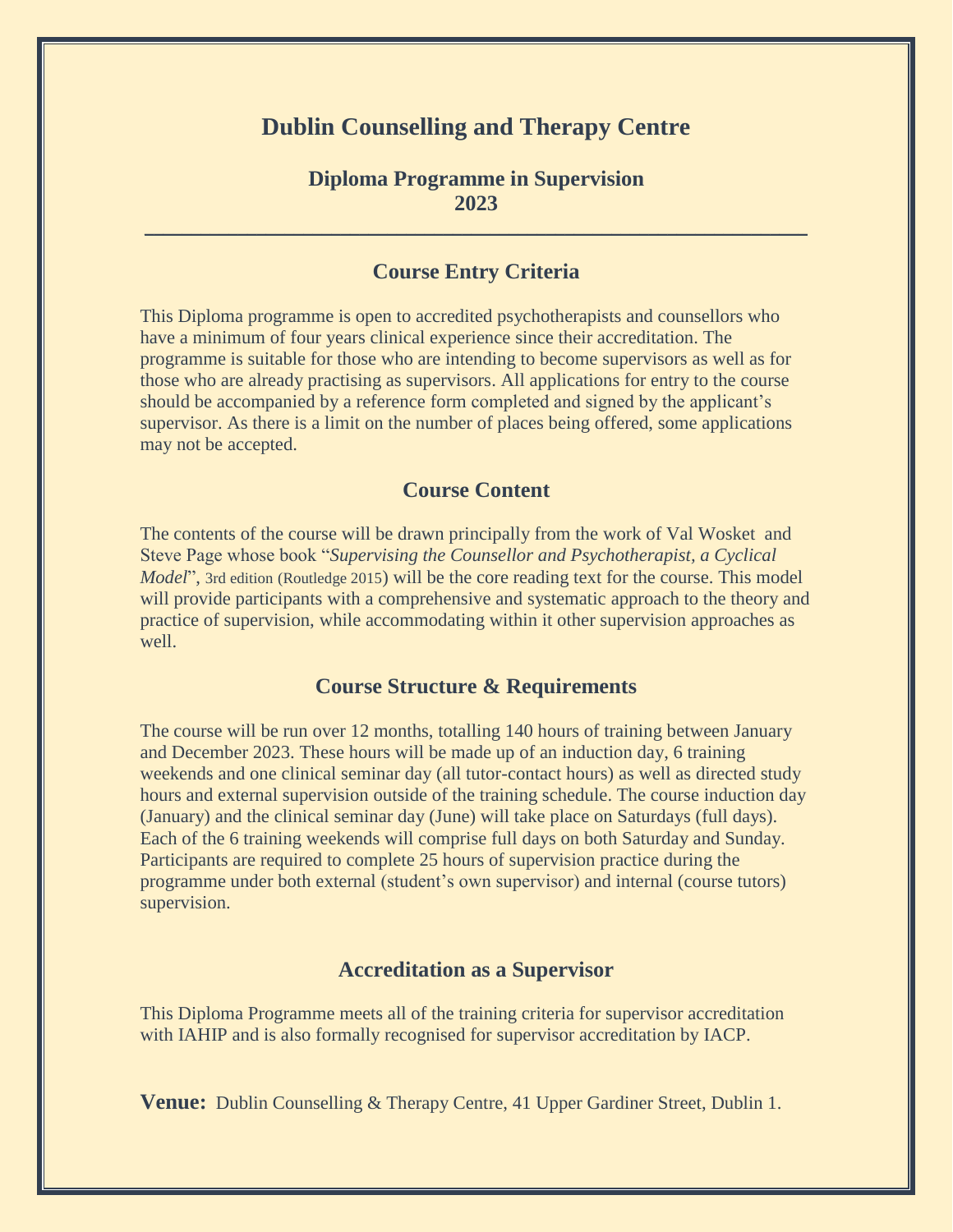### **Each weekend will include:**

- Theory input/workshop presentation
- Supervised skills practice
- Group supervision (by tutors) of supervision practice undertaken outside of course hours

#### **Assessment**

Assessment will be ongoing during the course and will include both theoretical and practical elements. These will include:

- Live practical assessment of supervision competence
- An essay on the theory and practice of supervision

### **Successful participants will be awarded the 'Diploma in Supervision'**

| <b>January</b>   | Saturday 28th                                       | $9.30 - 5.30$ |
|------------------|-----------------------------------------------------|---------------|
| <b>February</b>  | Saturday $25^{\text{th}}$ & Sunday $26^{\text{th}}$ | $9.30 - 5.30$ |
| <b>April</b>     | Saturday $1st$ & Sunday $2nd$                       | $9.30 - 5.30$ |
| <b>May</b>       | Saturday $6^{\text{th}}$ & Sunday $7^{\text{th}}$   | $9.30 - 5.30$ |
| <b>June</b>      | Saturday 10th                                       | $9.30 - 5.30$ |
| <b>September</b> | Saturday $2^{nd}$ & Sunday 3rd                      | $9.30 - 5.30$ |
| <b>October</b>   | Saturday 14 <sup>th</sup> & Sunday 15 <sup>th</sup> | $9.30 - 5.30$ |
| <b>December</b>  | Saturday $2^{nd}$ & Sunday $3^{rd}$                 | $9.30 - 5.30$ |

#### **Course Dates 2023**

#### **Cost: €2,850 Booking deposit with application (non-refundable): €500**

(If it is not possible to offer you a place on this course your deposit will be returned)

#### **To apply please submit completed Application Form, Supervisor's Reference Form and Deposit to:**

**The Administrator Dublin Counselling and Therapy Centre 41 Upper Gardiner Street Dublin 1**